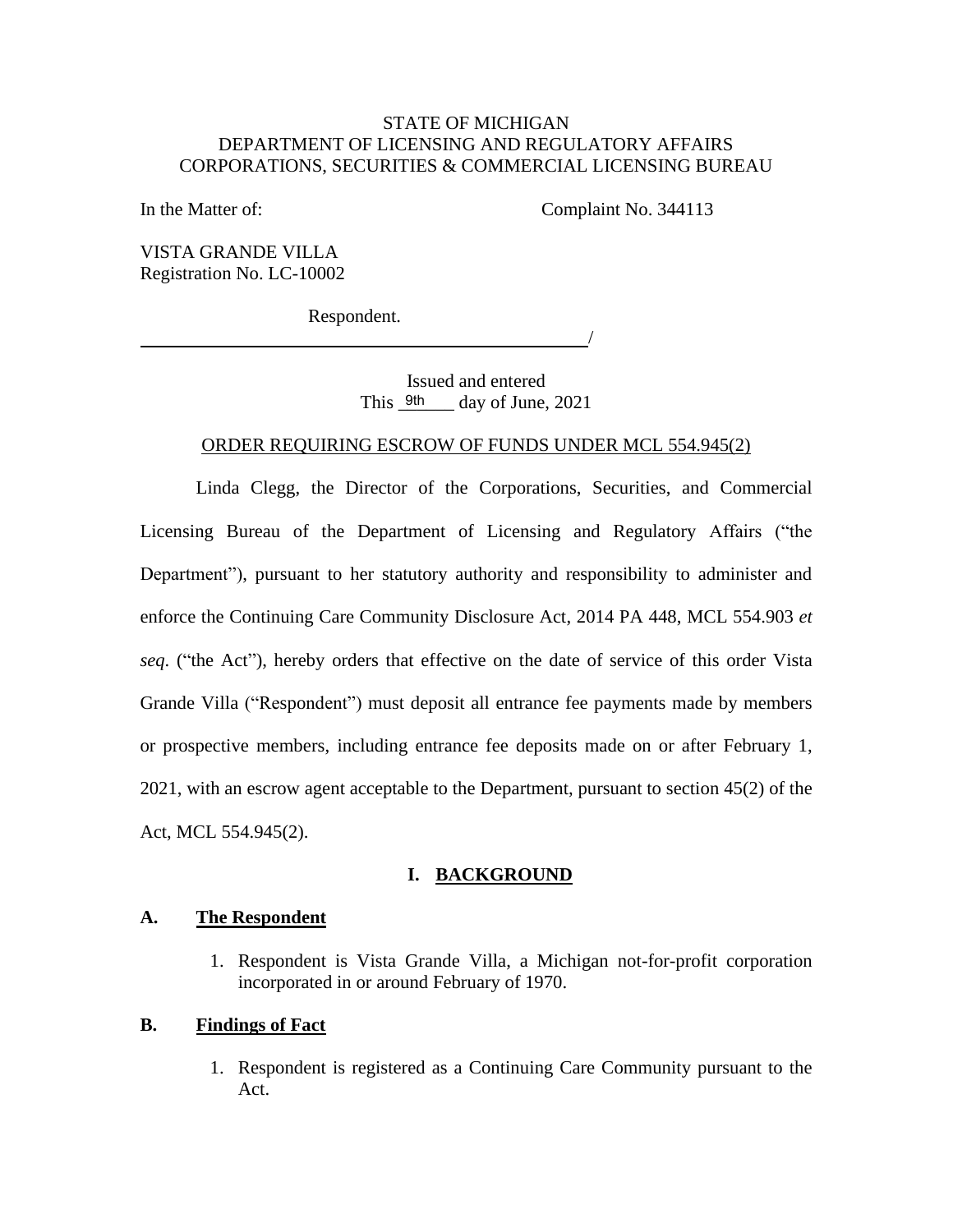- 2. Respondent is a debtor with respect to certain bonds offered and sold to 2. Respondent is a debtor with respect to certain bonds offered and sold to investors in or around 2015 through the Wisconsin Public Finance Authority. The issue consisted of five traunches with maturities from 2020 through 2050, interest rates between 6.25% and 8.5%, and a security interest in the form of a mortgage to the bond trustee under a trust indenture dated December of 2015. December of 2015. investors in or around 2015 through the Wisconsin Public Finance<br>Authority. The issue consisted of five traunches with maturities from 2020<br>through 2050, interest rates between 6.25% and 8.5%, and a security interest<br>in th
- 3. In or around March of 2021, Respondent's board of directors voted to not make a payment to its bond creditors and failed to make a payment required by the December 2015 bond trust indenture. Additionally, Respondent's most recent audited balance sheet dated December 31, 2019 showed that its most recent audited balance sheet dated December 31, 2019 showed that its liabilities exceeded assets by \$12,546,802. liabilities exceeded assets by \$12,546,802. 3. In or around March of 2021, Respondent's board of directors voted to not make a payment to its bond creditors and failed to make a payment required by the December 2015 bond trust indenture. Additionally, Respondent's
- 4. Respondent represented to Department staff that it began voluntarily 4. Respondent represented to Department staff that it began voluntarily depositing entrance fees received from residents and prospective residents depositing entrance fees received from residents and prospective residents into an escrow account beginning in or around February of 2021.
- into an escrow account beginning in or around February of 2021.<br>5. The Department finds that Respondent is insolvent or in jeopardy of becoming insolvent, and that the escrow of entrance fees is necessary and becoming insolvent, and that the escrow of entrance fees is necessary and appropriate to protect members and prospective members. appropriate to protect members and prospective members.

# II. RELEVANT STATUTORY PROVISIONS  **II. RELEVANT STATUTORY PROVISIONS**

1. Section 45 of the Act, MCL 554.945, states in relevant part:: 1. Section 45 of the Act, MCL 554.945, states in relevant part::

\*\*\* \*\*\*

(2) The department may require a deposit with an escrow agent acceptable to the department of an amount the department considers necessary for the continuing care community to fulfill its obligations if both of the following apply: (2) The department may require a deposit with an escrow agent acceptable<br>to the department of an amount the department considers necessary for the<br>continuing care community to fulfill its obligations if both of the<br>followi

(a) The department finds 1 or more of the following: (a) The department finds 1 or more of the following:

(i) The financial condition of the continuing care community may materially jeopardize the care of members. (i) The financial condition of the continuing care community may materially jeopardize the care of members. (ii) The continuing care community is insolvent or in jeopardy of becoming insolvent. jeopardy of becoming insolvent.

(iii) The continuing care community is not meeting its pro (iii) The continuing care community is not meeting its pro forma financial plan. forma financial plan.

(b) The department determines the escrow to be necessary and (b) The department determines the escrow to be necessary and appropriate to protect prospective members. appropriate to protect prospective members.